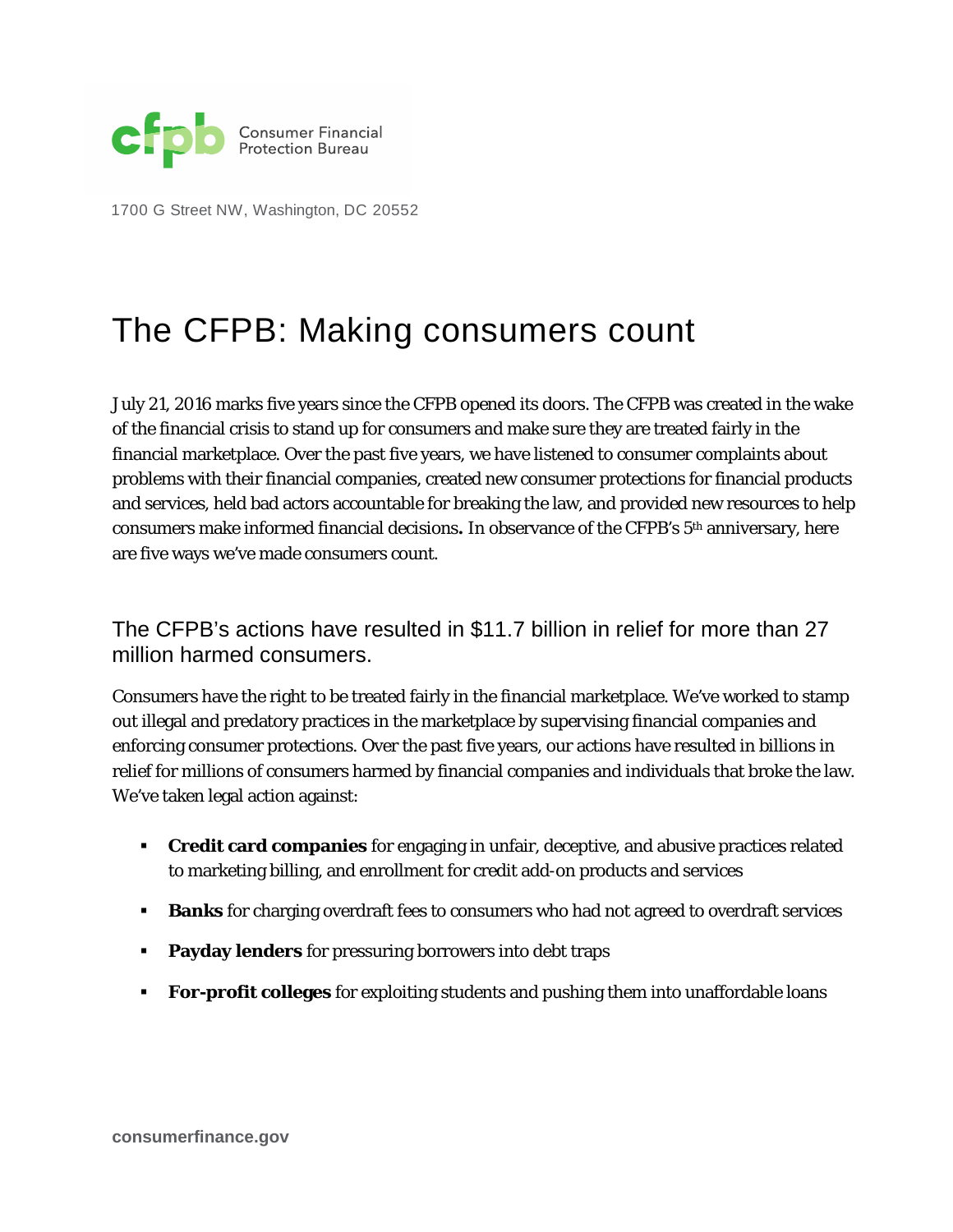- **Debt collectors** for using illegal tactics to intimidate consumers into paying debts they may not owe
- **Mortgage companies** for wrongly foreclosing on consumer's homes

The CFPB has handled nearly one million consumer complaints.

Consumers have the right to be heard when they have a problem with a financial product or service. They can submit a complaint to us and we work to make sure they get a response from the company. Since we opened our doors, we've handled nearly one million complaints (930,000+) from consumers around the country about problems with their credit cards, bank accounts, credit reports, mortgages, prepaid cards and more. Our consumer complaint database is the nation's largest public collection of consumer financial complaints, and includes hundreds of thousands of company responses to complaints.

- **26,000+** consumer calls and **18,000+** consumer questions handled every month in 2016
- **3,600+** companies have responded to complaints

## The CFPB has empowered millions of consumers to *Know Before You Owe.*

Consumers have the right to clear, reliable information about financial products and services so they can make informed financial decisions. Our *Know Before You Owe* initiative is making information about mortgages, student loans, auto loans, and other financial products and services more understandable to consumers.

- Consumers closed on **1.9 million** mortgages during the first quarter of 2016 and received our new Loan Estimate and Closing Disclosure forms to help them understand the true cost of borrowing.
- **3,400 colleges** are voluntarily adopting the CFPB and Dept. of Education's financial aid shopping sheet that helps students better understand the type and amount of grants and loans they qualify for.
- **28+ million consumers** shopping for an auto loan can use our auto loan shopping sheet and online guide to do an apples-to-apples comparison of loan products.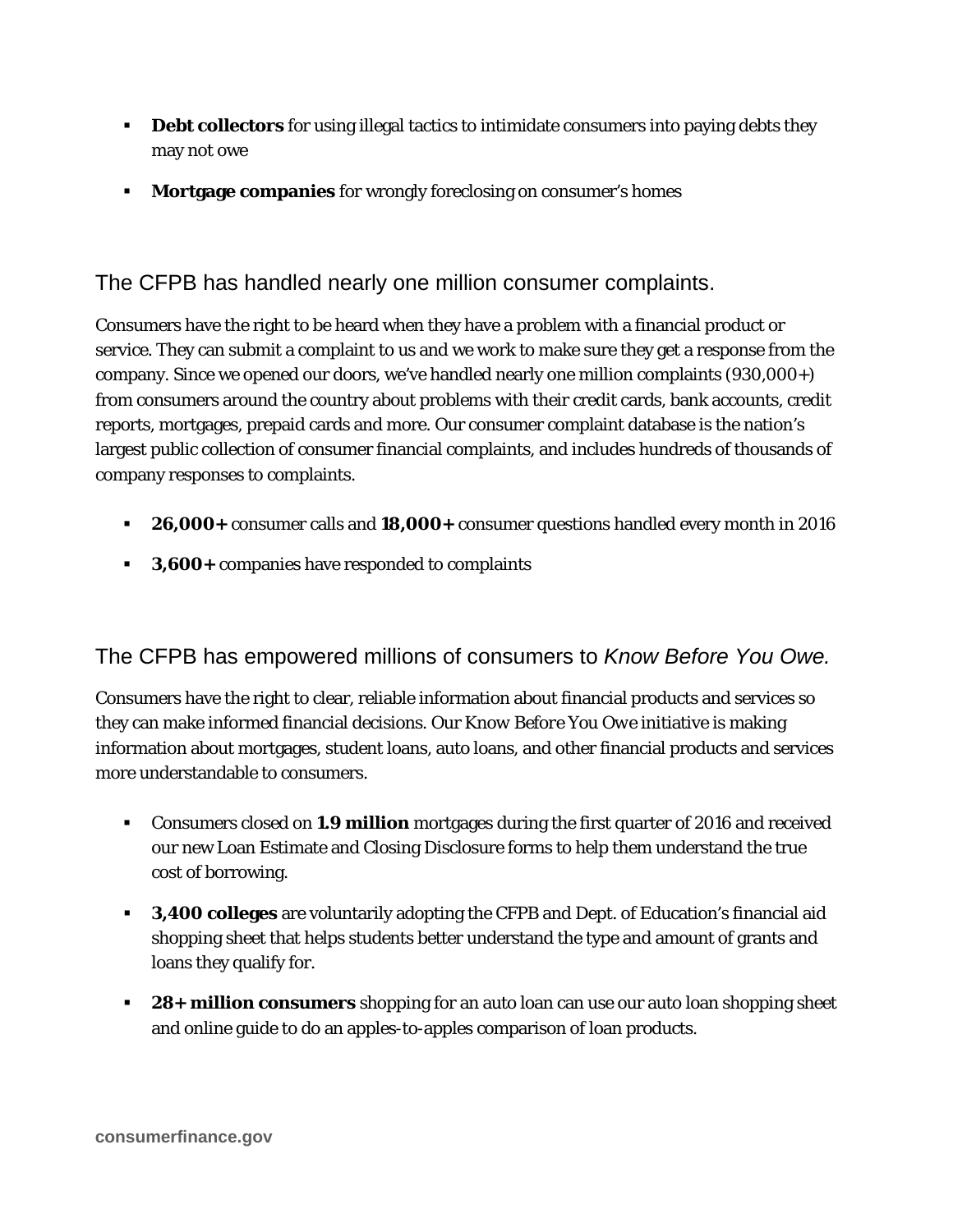## The CFPB put in place new rules to make the mortgage market safer for consumers.

Consumers have the right to a safer mortgage market. We created new "back-to-basics" mortgage rules to address the risky lending and shoddy mortgage servicing that helped cause the financial crisis. Our new rules protect consumers at every stage of the process—from shopping for a loan, to closing on a mortgage, to paying it back. Our *Know Before You Owe* mortgage disclosure rules give consumers clear, easy-to-understand information so they can understand the terms of the deal and comparison shop. Our Ability-to-Repay rule protects consumers from dangerous lending practices by requiring lenders to verify that consumers can actually afford to pay back the mortgages they are offered. Our mortgage servicing rules protect consumers from surprises and runarounds while paying back their mortgage, and provide additional protections for homeowners who fall behind on their mortgage payments.

- **More than 49 million households** benefit from our mortgage servicing protections.
- **More than 16 million mortgages** are covered by our Ability-to-Repay rule's protections and that number grows every month.

## The CFPB is curbing potentially harmful financial practices with new consumer protections nationwide.

Consumers have the right to be protected from harmful financial practices nationwide. We are working to put in place new consumer protections in several markets, some previously unregulated at the federal level. The rules we are developing, include:

- **Payday lending:** We have proposed a new rule to put an end to payday debt traps that plague a large percentage of the **12 million consumers** who take out payday loans each year. We are seeking comment on a rule that would require lenders to assess a borrower's ability to repay their debt before they offer a loan.
- **Arbitration:** Millions of consumers have entered into contracts for consumer financial products and services that contain an arbitration clause that denies groups of consumers their day in court. We are seeking comment on a proposed rule that would ban companies